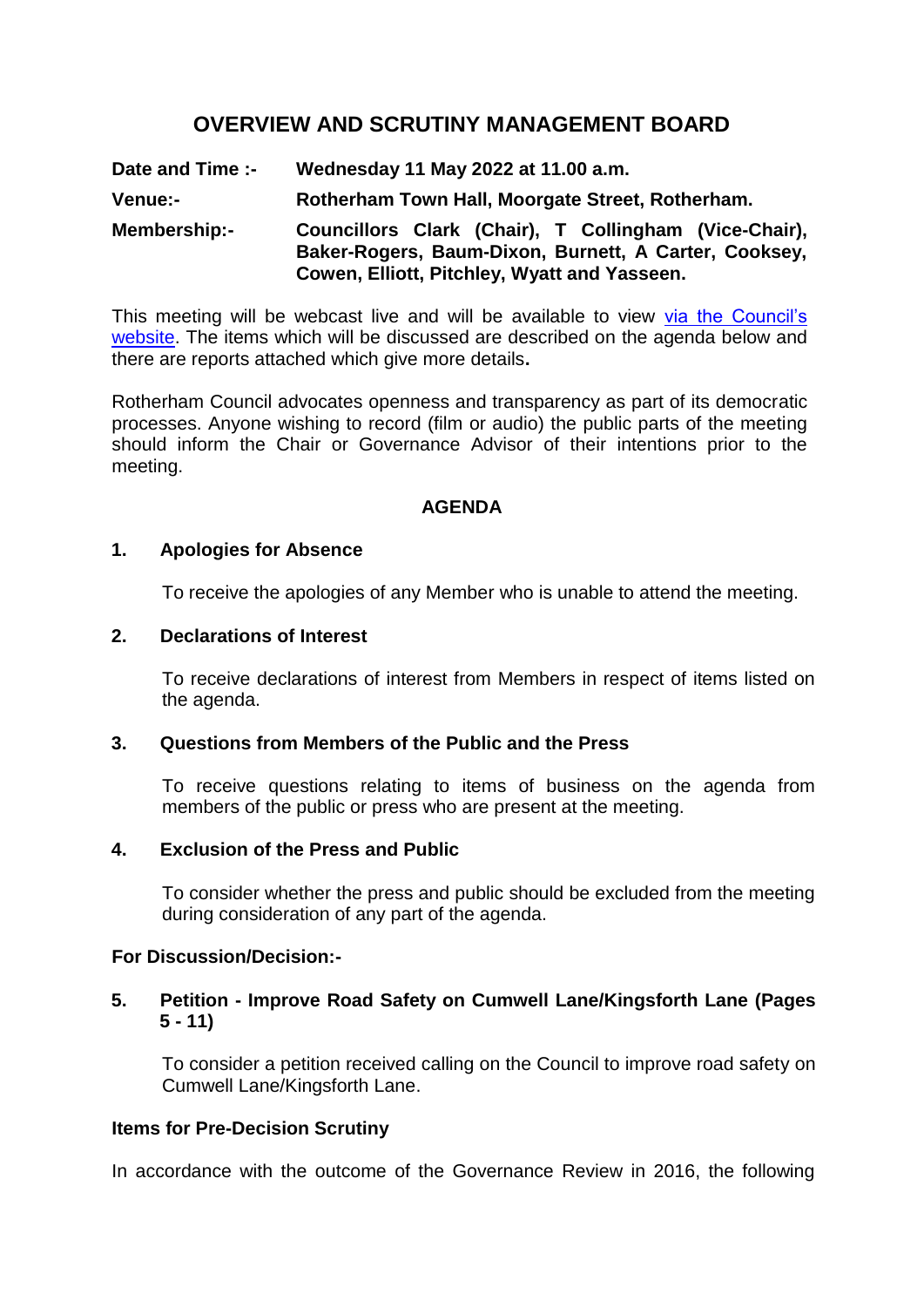items are submitted for pre-scrutiny ahead of the Cabinet meeting on 16 May 2022. Members of the Overview and Scrutiny Management Board are invited to comment and make recommendations on the proposals contained within the report.

### **6. Town Deal and Levelling Up Fund: Update and Implementation (Pages 13 - 35)**

To consider a report providing an update on progress and seeking approval to implement the Regeneration Programme projects which have been awarded funding via the Levelling Up Fund and Towns Fund.

Cabinet Portfolio: Jobs and the Local Economy

Strategic Directorate: Regeneration and Environment Services

## **7. Household Support Fund (Pages 37 - 52)**

To consider a report outlining recommendations on the provisional allocations of the Household Support Grant.

Cabinet Portfolio: The Leader

Strategic Directorate: Assistant Chief Executive

### **For Information/Monitoring:-**

### **8. Work Programme (Pages 53 - 70)**

To consider the Board's Work Programme.

### **9. Work in Progress - Select Commissions**

To receive updates from the Chairs of the Select Commission on work undertaken and planned for the future.

### **10. Forward Plan of Key Decisions - 1 May 2022 - 31 July 2022 (Pages 71 - 79)**

To review and identify items for pre-decision scrutiny from the Forward Plan of Key Decisions covering the period from 1 May 2022 to 31 July 2022.

#### **11. Call-in Issues**

To consider any issues referred for call-in from recent Cabinet meetings.

### **12. Urgent Business**

To determine any item which the Chair is of the opinion should be considered as a matter of urgency.